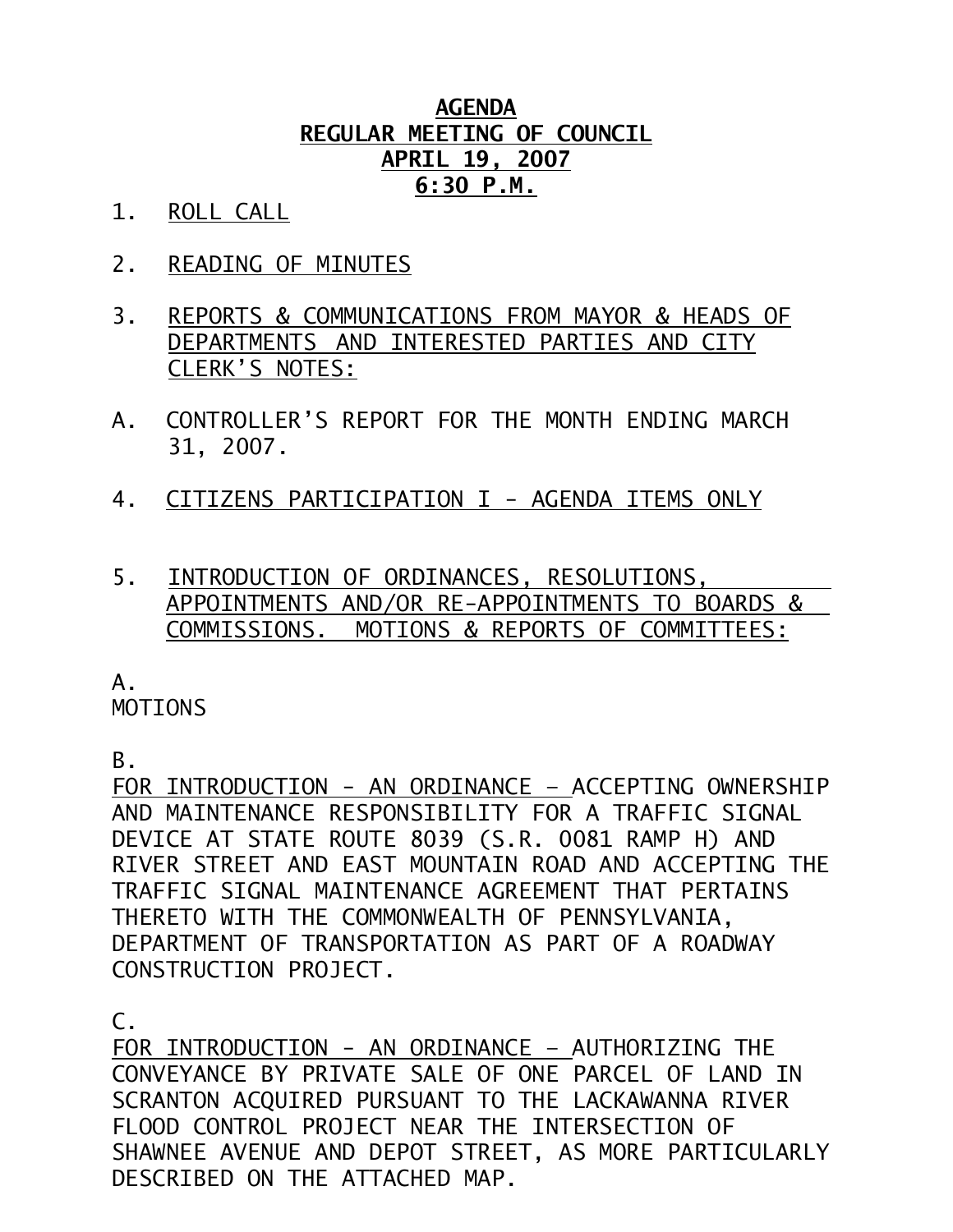D.

FOR INTRODUCTION - AN ORDINANCE – AMENDING FILE OF COUNCIL NO. 66, 2006, AN ORDINANCE "ENTITLED GENERAL CITY OPERATING BUDGET 2007" BY TRANSFERRING \$325,000.00 FROM ACCOUNT NO. 01.401.15313.4299 (DEBT SERVICE OPERATING EXPENSES) TO ACCOUNT NO. 01.080.00083.4260 (RENTAL VEHICLES & EQUIPMENT) TO PROVIDE FUNDING TO COVER SNOW STORM CLEANUP COSTS.

E.

FOR INTRODUCTION - AN ORDINANCE – ESTABLISHING LOCAL LIMITS FOR THE DISCHARGE OF POLLUTANTS FROM INDUSTRIAL USERS TO THE SEWER SYSTEM AND REPEALING THOSE LOCAL LIMITS ADOPTED BY PRIOR ORDINANCE.

F.

FOR INTRODUCTION - AN ORDINANCE – CREATING AND ESTABLISHING SPECIAL CITY ACCOUNT NO. 02.229585 ENTITLED "SCRANTON POLICE MUNICIPAL POLICE OFFICERS EDUCATION AND TRAINING ACCOUNT" FOR THE RECEIPT AND DISBURSEMENT OF GRANT FUNDS FROM THE MUNICIPAL POLICE OFFICERS EDUCATION AND TRAINING COMMISSION FOR SCRANTON POLICE LAW ENFORCEMENT TRAINING PROGRAM.

 $\mathsf{G}$ .

FOR INTRODUCTION – A RESOLUTION – AUTHORIZING THE MAYOR AND OTHER APPROPRIATE CITY OFFICIALS TO APPLY FOR AND EXECUTE A GRANT APPLICATION AND IF SUCCESSFUL A GRANT AGREEMENT AND ACCEPT THE FUNDS RELATED THERETO FROM THE MUNICIPAL POLICE OFFICERS EDUCATION TRAINING COMMISSION.

6. CONSIDERATION OF ORDINANCES – READING BY TITLE

A.

READING BY TITLE – FILE OF COUNCIL NO. 83, 2007 – AN ORDINANCE - ACCEPTING OWNERSHIP AND MAINTENANCE RESPONSIBILITY FOR A TRAFFIC SIGNAL DEVICE AT STATE ROUTE 3011 (KEYSER AVENUE) AS REQUIRED BY THE COMMONWEALTH, DEPARTMENT OF TRANSPORTATION FOR THE

HIGHWAY OCCUPANCY PERMIT OF THE KEYSER TERRACE SUBDIVISION.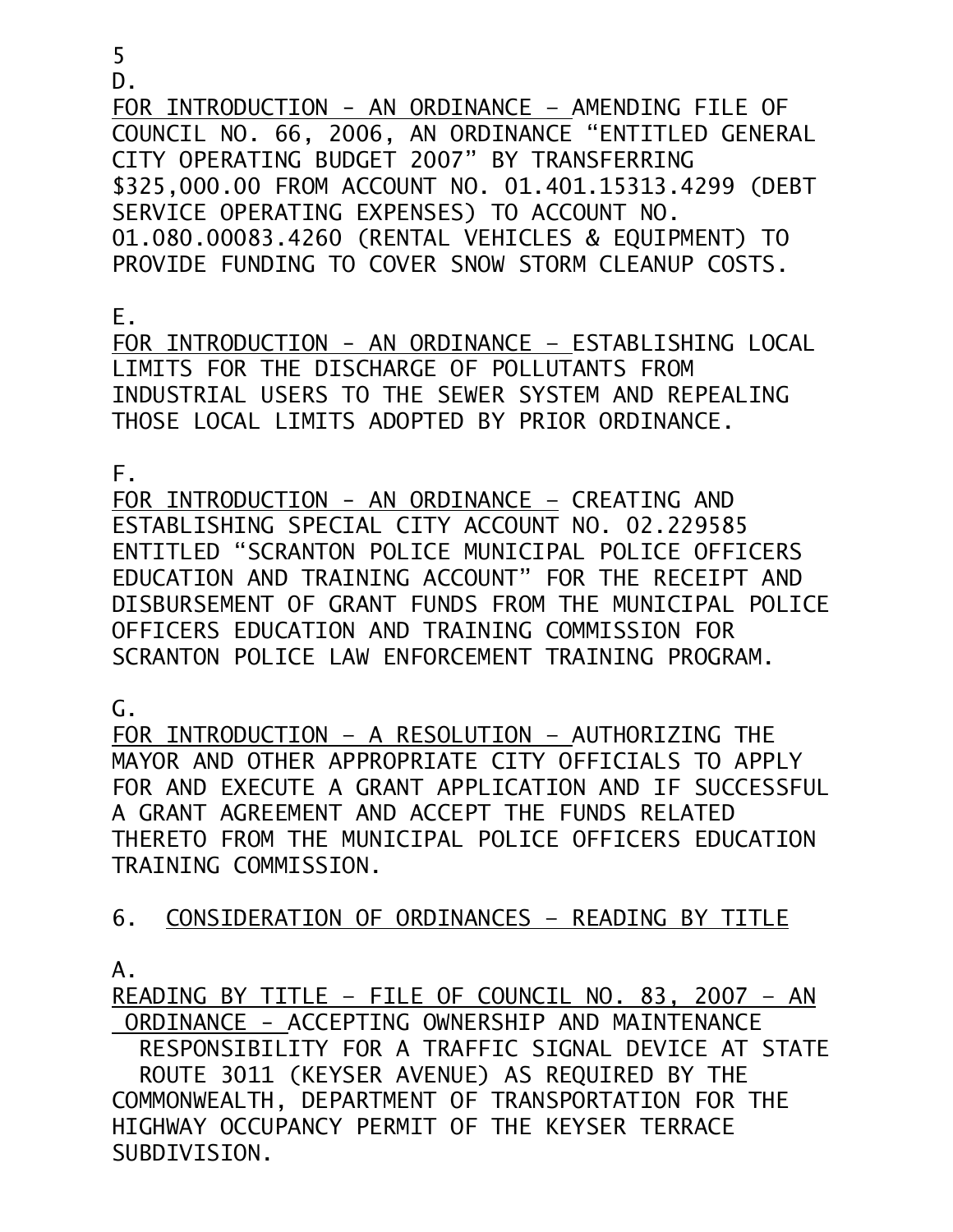6

B.

READING BY TITLE – FILE OF COUNCIL NO. 84, 2007 – AN ORDINANCE - RESTRICTING PARKING ON THE WESTERN SIDE OF THE 1100 BLOCK OF LUZERNE STREET AND THE NORTHERN SIDE OF THE 400 BLOCK OF SOUTH MAIN AVENUE TO COMPLY WITH THE HIGHWAY OCCUPANCY PERMIT RESTRICTIONS OF THE COMMONWEALTH OF PENNSYLVANIA, DEPARTMENT OF TRANSPORTATION FOR THE INSTALLATION OF A BANK BRANCH AT THAT INTERSECTION.

## 7. FINAL READING OF RESOLUTIONS AND ORDINANCES – CONSIDERATION FOR ADOPTION:

A.

FOR CONSIDERATION BY THE COMMITTEE ON RULES – FOR ADOPTION – RESOLUTION NO. 139, 2007 – APPOINTMENT OF DOUGLAS HEIN, 1204 MOLTKE AVENUE, SCRANTON, PENNSYLVANIA, 18505, TO THE POSITION OF CITY TREASURER FOR THE CITY OF SCRANTON. MR. HEIN WILL BE REPLACING KATHY RUANE WHO RESIGNED.

B.

FOR CONSIDERATION BY THE COMMITTEE ON RULES – FOR ADOPTION – RESOLUTION NO. 140, 2007 - AUTHORIZING THE DIRECTOR OF PUBLIC SAFETY TO ACT AS AGENT FOR THE CITY OF SCRANTON FOR EMERGENCY AND DISASTER RELIEF PURSUANT TO THE ROBERT T. STAFFORD DISASTER RELIEF AND EMERGENCY ASSISTANCE ACT.

C.

FOR CONSIDERATION BY THE COMMITTEE ON PUBLIC WORKS – FOR ADOPTION – RESOLUTION NO. 141, 2007 - AUTHORIZING THE MAYOR AND OTHER APPROPRIATE CITY OFFICIALS TO DESIGNATE GREENMAN-PEDERSEN, INC. TO CONTINUE AS CITY BRIDGE ENGINEER FOR THE BRIDGE INSPECTION CYCLE OF 2007 THROUGH 2009.